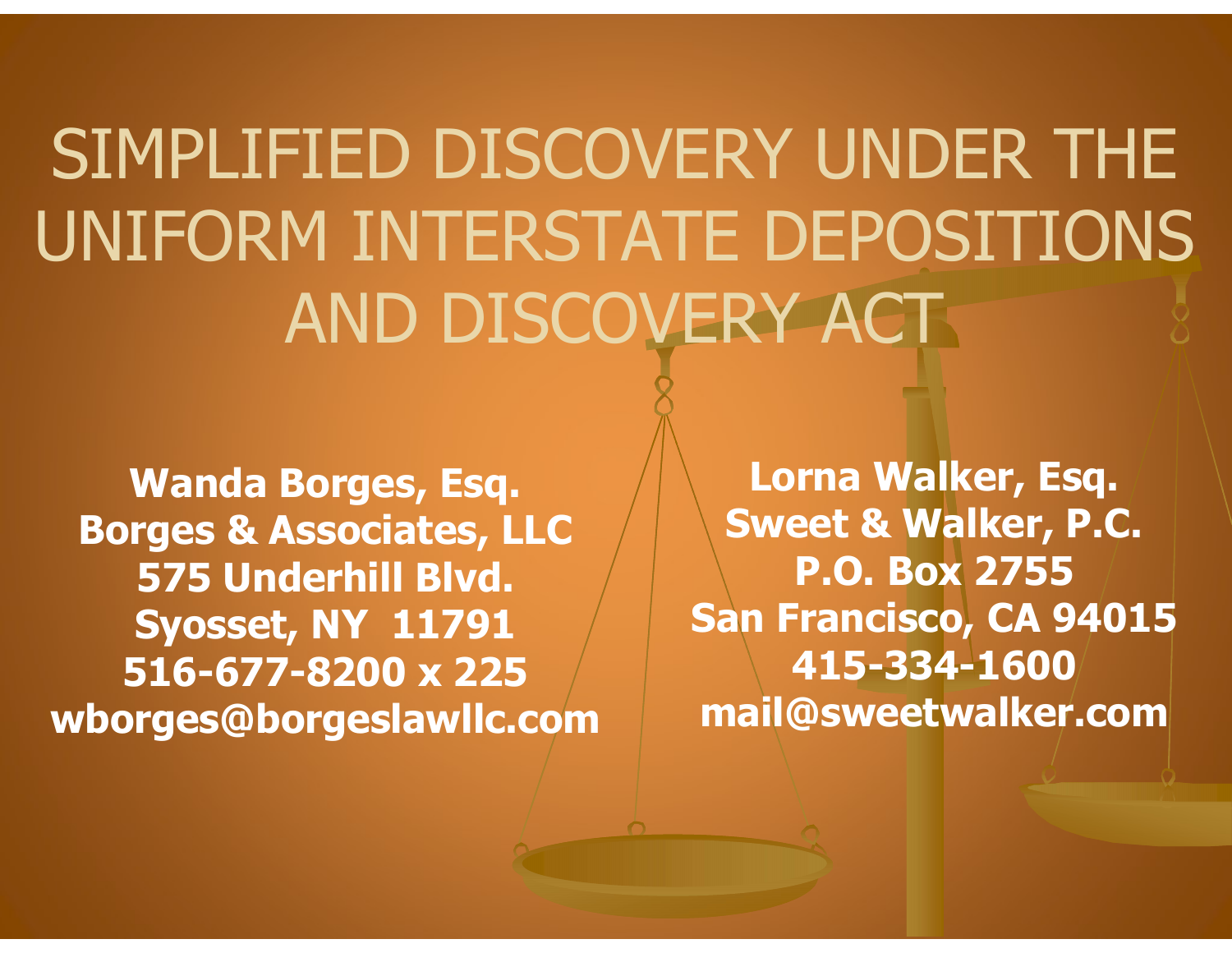# Act History

**The Uniform Interstate Depositions and** Discovery Act ("UIDDA") was promulgated in 2007. ■ The Uniform Interstate Depositions and<br>Discovery Act ("UIDDA") was promulgated<br>in 2007.<br>■ https://www.uniformlaws.org/committees/community<br>-home?communitykey=181202a2-172d-46a1-8dcc-<br>cdb495621d35&tab=groupdetails<br>■ Patt

- **https://www.uniformlaws.org/committees/community** -home?communitykey=181202a2-172d-46a1-8dcccdb495621d35&tab=groupdetails
- to its simplicity and efficiency.
- **Example 1** Limited to discovery in state courts, the District of Columbia, and U.S. Territories.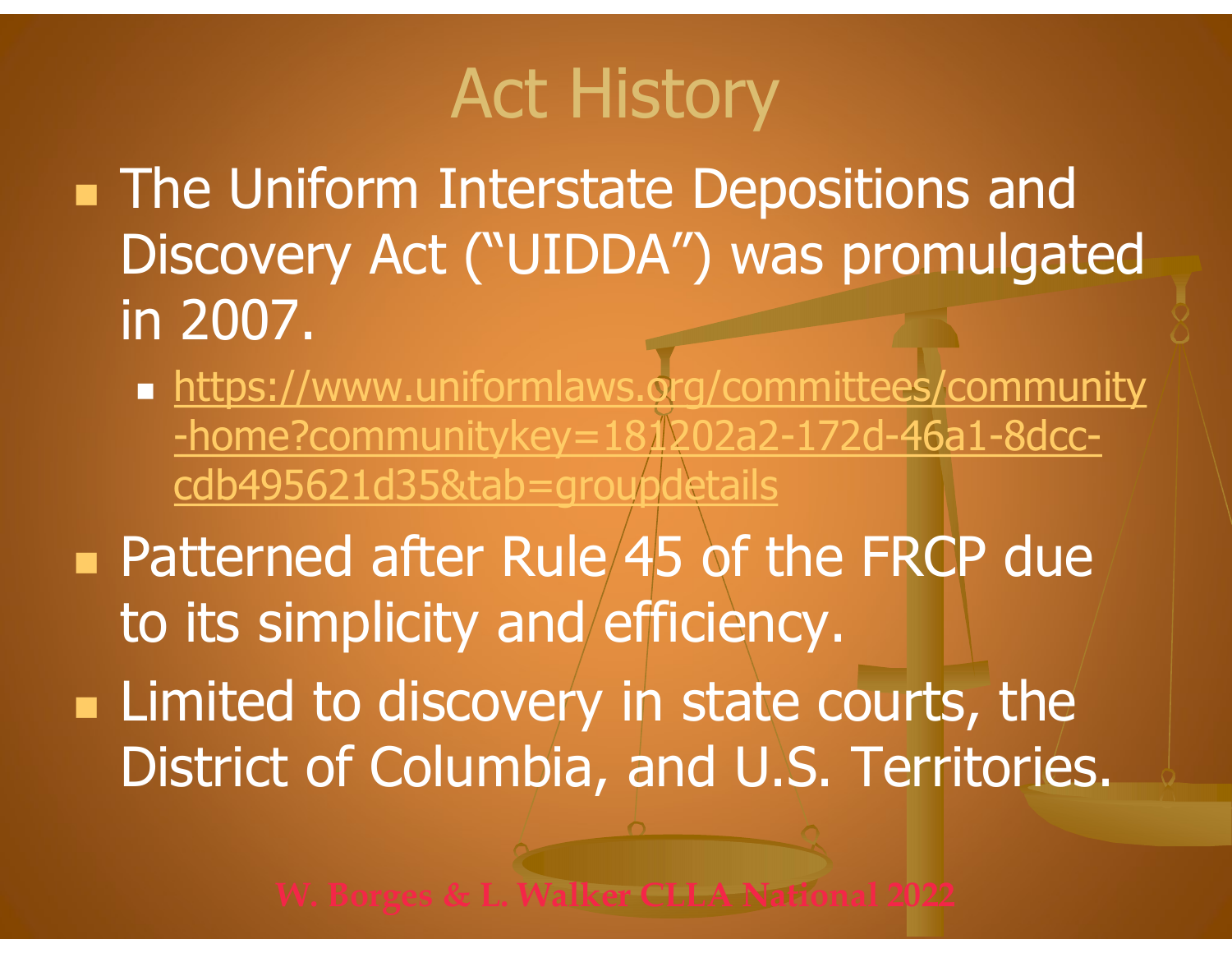## **States**

• The Act has been adopted by most states, along with the District of Columbia, and the U.S. Virgin Islands. The Act has been adopted by most states,<br>along with the District of Columbia, and<br>the U.S. Virgin Islands.<br>States that have not adopted the UIDDDA<br>are:<br>- Connecticut - has introduced legislation to adopt the UIDDA<br>- Massac

- **States that have not adopted the UIDDDA** are:
	-
	- **Massachusetts**
	- **Missouri** has introduced legislation to adopt the UIDDA
	- **New Hampshire**
	- **Texas**
	- **Nyoming**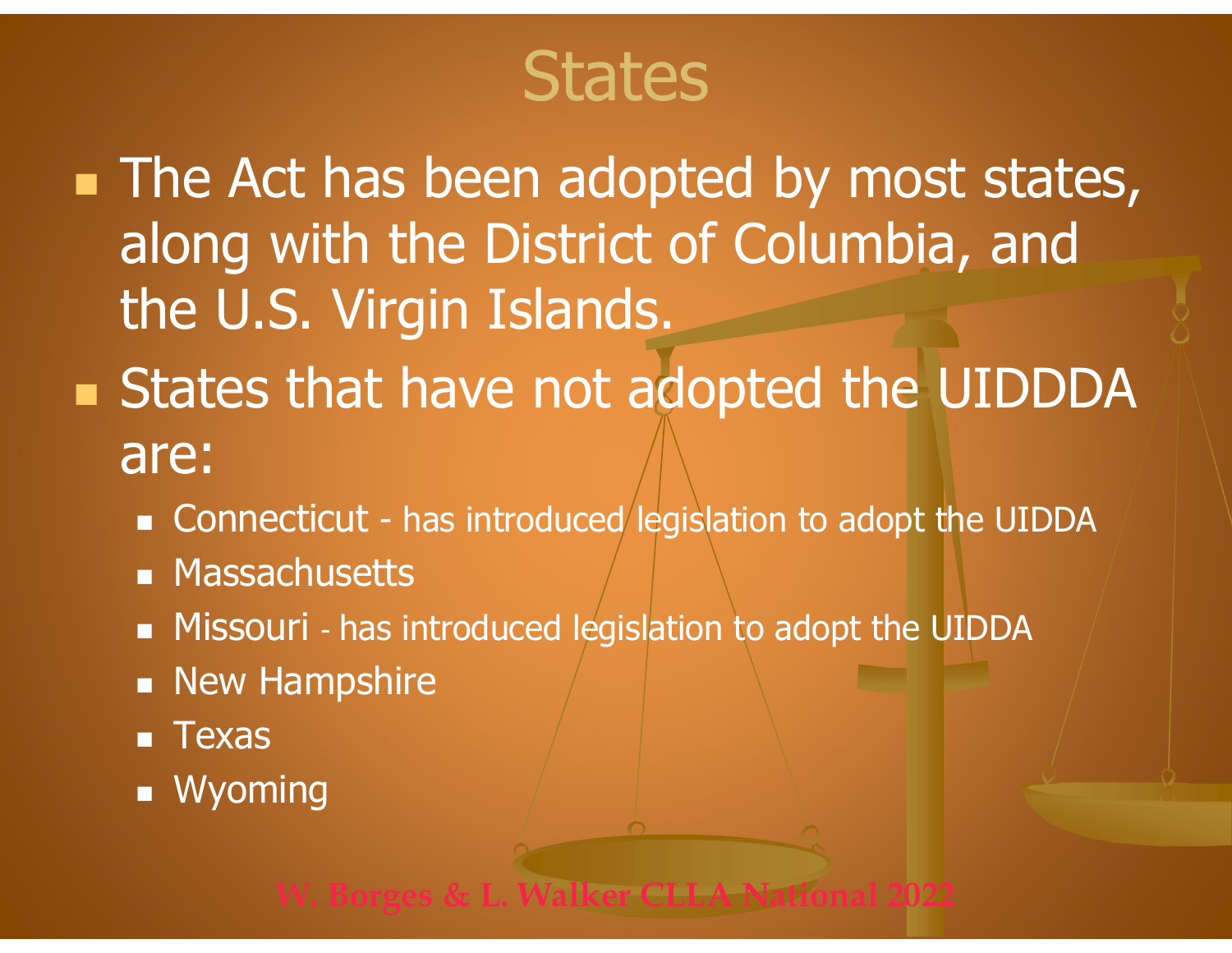#### https://www.uniformlaws.org/committees/communityhome?communitykey=181202a2-172d-46a1-8dcccdb495621d35&tab=groupdetails

2007 | Interstate Depositions and Discovery Act

**Civil Procedure & Courts** 



Enactment Map . Introduced . Enacted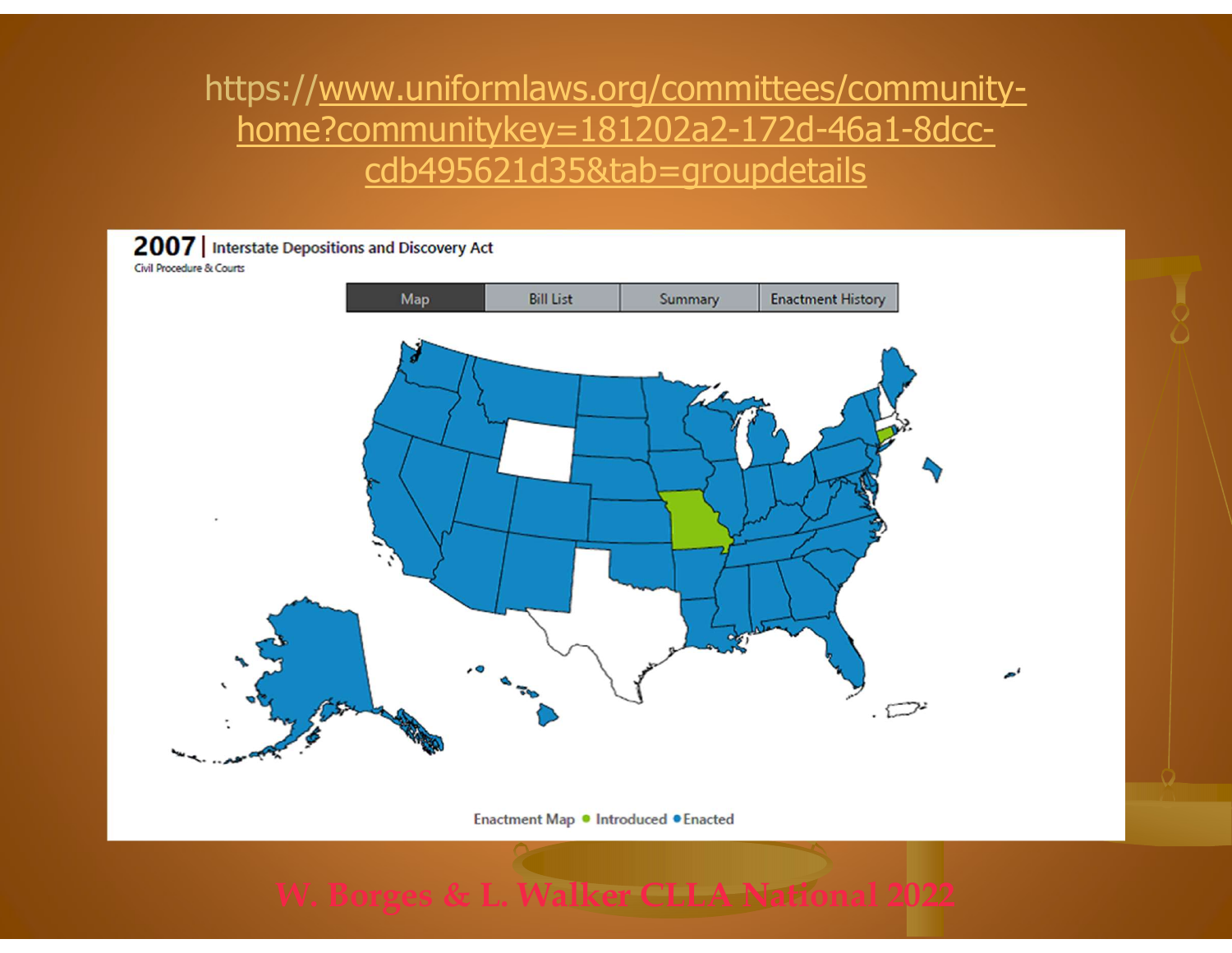## Goals of the UIDDA

- **Make it more efficient and inexpensive to** depose individuals and conduct discovery in a state other than the trial state
- **Establish a standardized method for discovery** in a state other than the trial state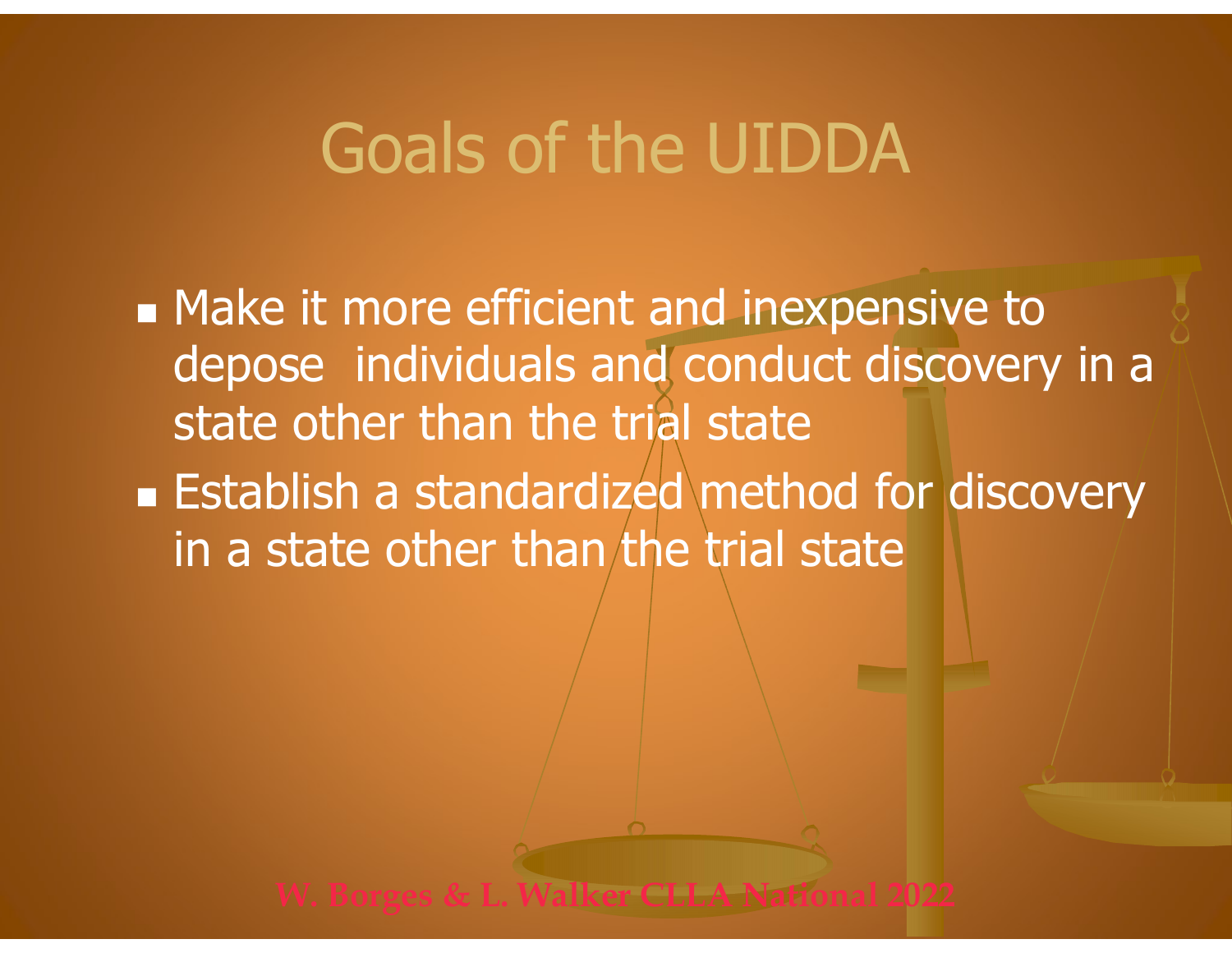### **Benefits**

#### **Efficient**

**Established a clerical procedure to obtain** discovery state subpoenas

#### **Inexpensive**

- $\blacksquare$  Eliminated the need to obtain local counsel
- **Minimized Judicial Oversight** 
	- **Eliminated the need for a commission, letter** rogatory, etc.
- **Provides clear rules for discovery**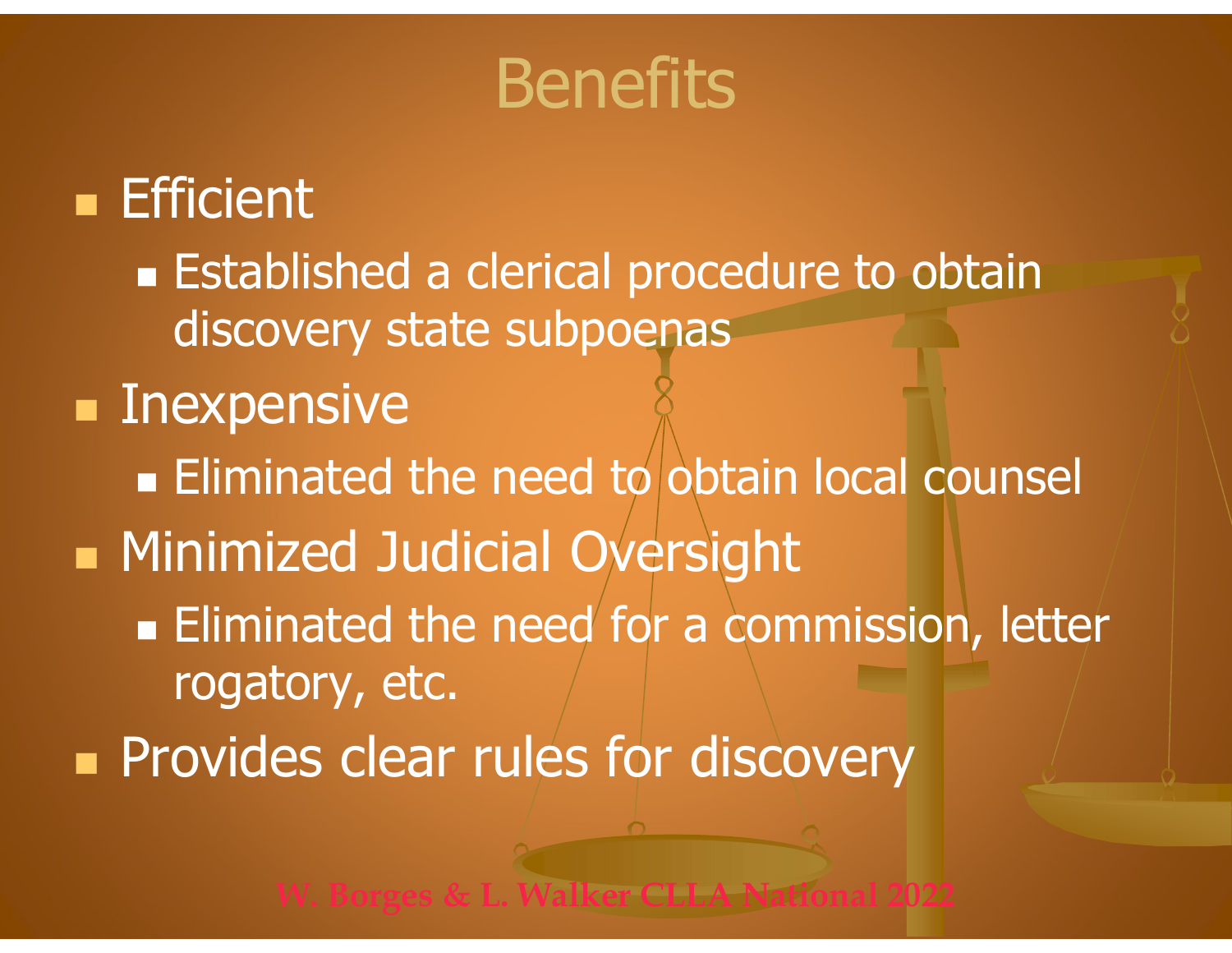# **Definitions**

#### **Subpoena**

- Can require a person to:
	- (A) attend and give testimony at a deposition;
- (B) produce and permit inspection and copying of designated books, documents, records, electronically stored information, or tangible things in the possession, custody, or control of the person; or ■ Can require a person to:<br>
■ Can require a person to:<br>
(B) produce and permit inspection and copying of designooks, documents, records, electronically stored inform<br>
or tangible things in the possession, custody, or cont
	- (C) permit inspection of premises under the control of the person
- 
- Does not include inspection of a person

#### **Foreign subpoena**

- A subpoena issued under authority of a court of record of a foreign jurisdiction
	- i.e., the trial state subpoena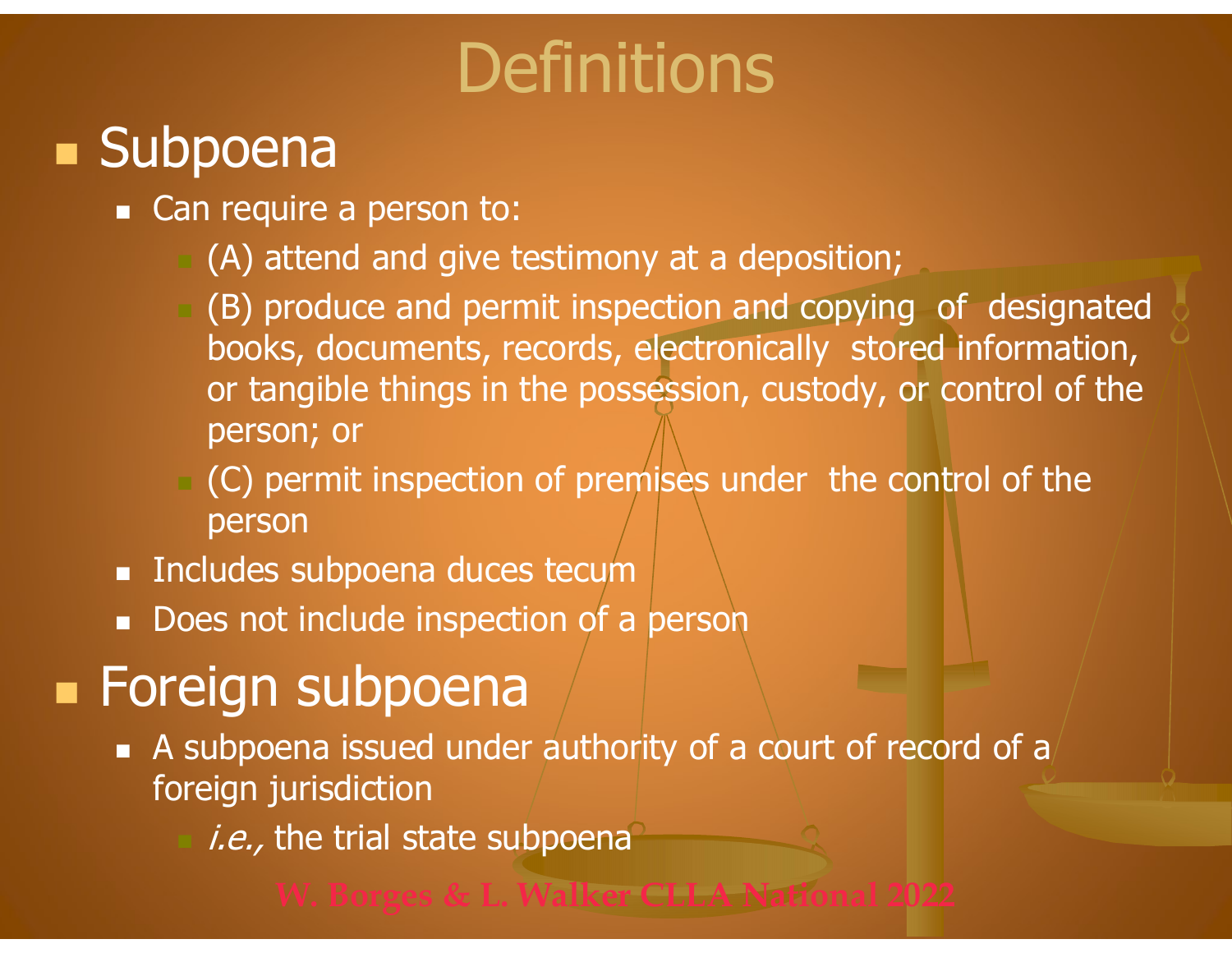# STEPS BY ATTORNEY

**n** Check to make sure that the state in which you wish to conduct discovery has enacted UIDDA

■ Caveat: Alabama, Georgia, Utah, and Virginia require reciprocity before a trial state attorney can use the UIDDA

**Issue the Foreign Subpoena per the trial** state's rules

**Many states allow attorneys to issue subpoenas** 

**• Obtain a copy of the appropriate Subpoena** form from the discovery state where the discovery is to occur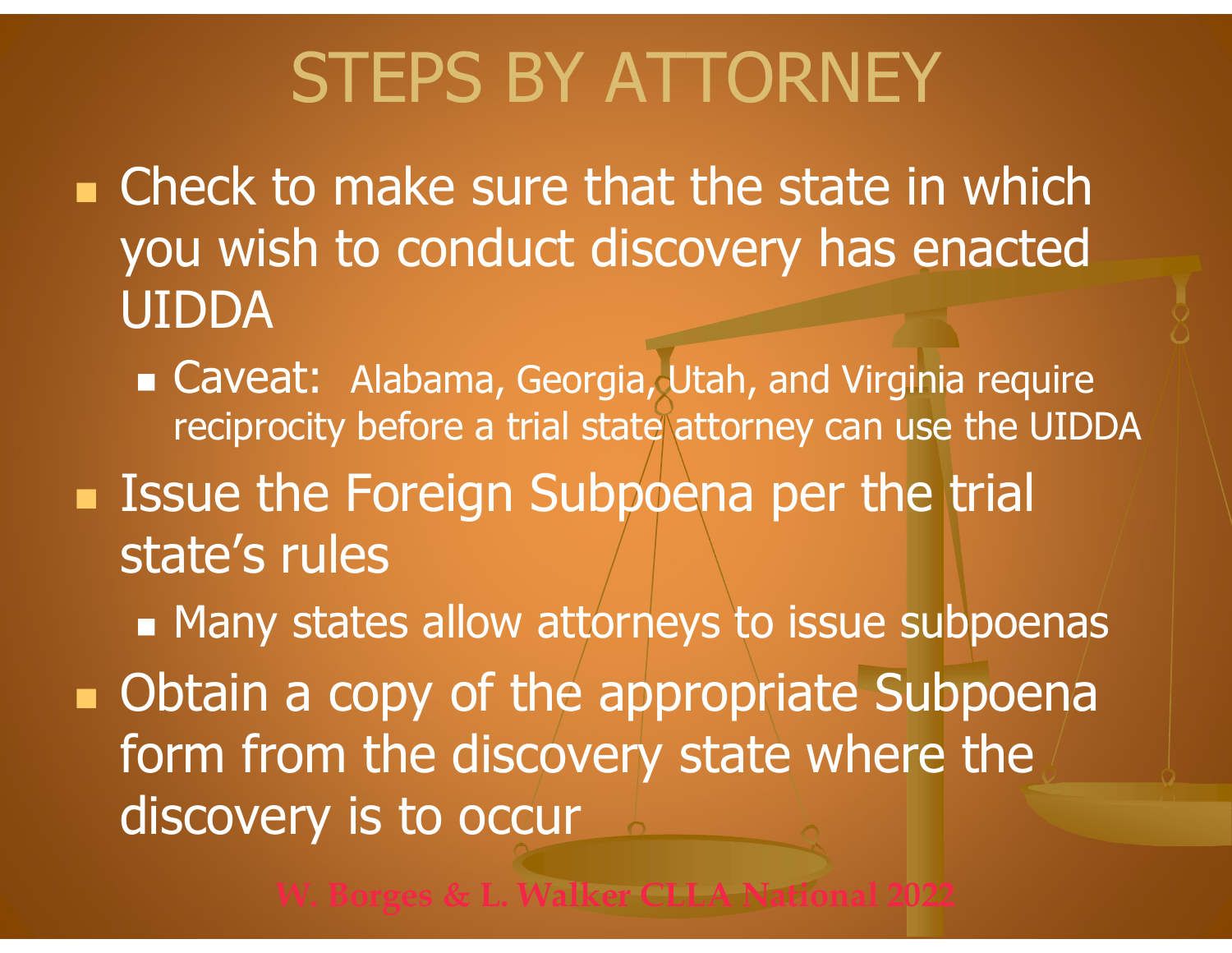# STEPS BY ATTORNEY

- **Prepare the discovery state Subpoena** incorporating the same terms from Foreign Subpoena
- **Present (file/deliver) the discovery state** Subpoena and Foreign Subpoena to the state clerk of the court where the discovery is to take place
	- **Must pay any required filing fees**
	- Can use a process server or local attorney to handle the filing
	- Some states allow attorneys to prepare and issue Subpoenas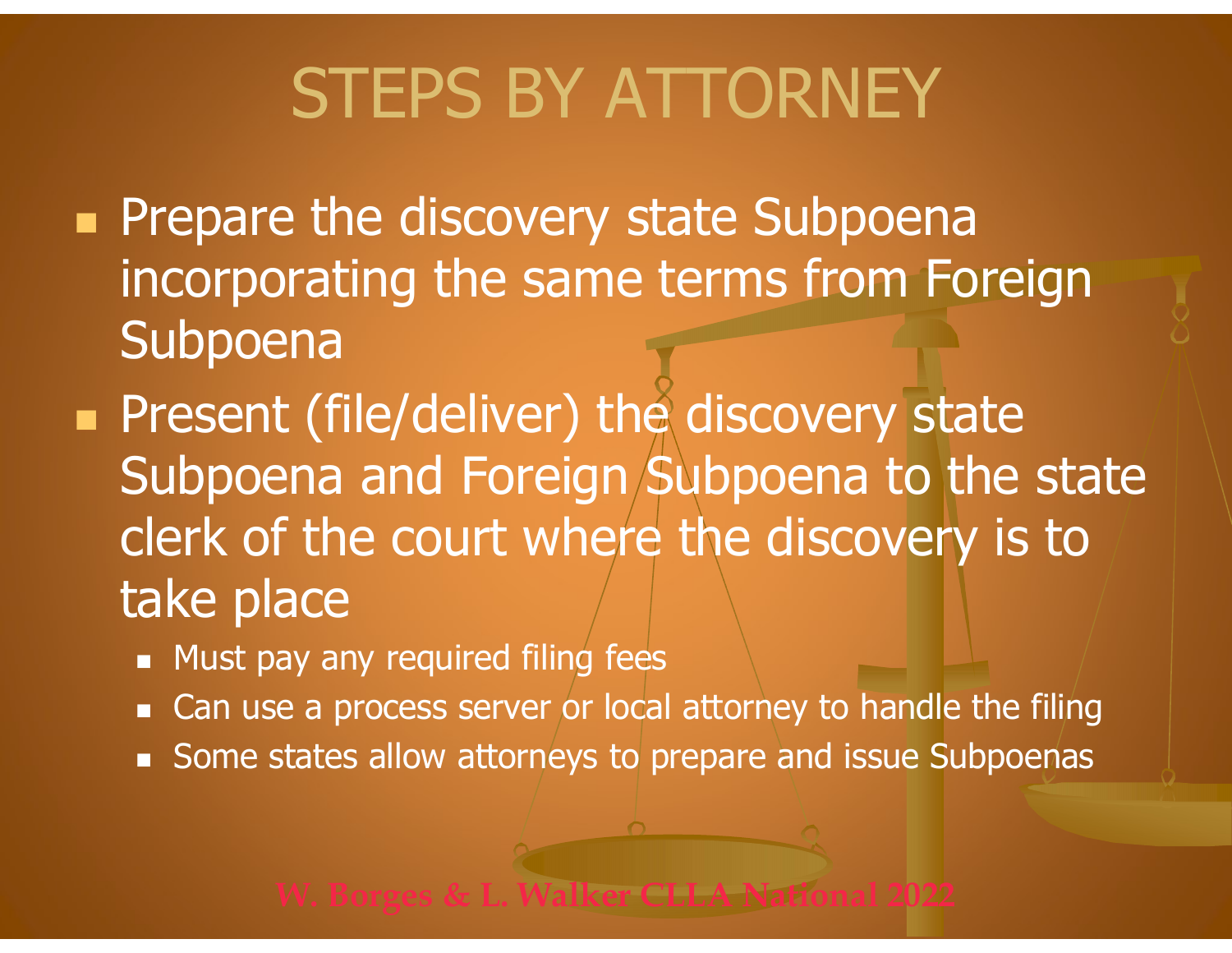### THE GOOD NEWS AND THE BAD NEWS

- Does not constitute an appearance in the discovery state
	- **The out-of-state attorney is not required to be** licensed in the state where discovery is sought
- **Strict adherence to the laws and rules of the** discovery state must be maintained
	- **Failure to do so may put the out-of-state attorney** in a position of having an unenforceable subpoena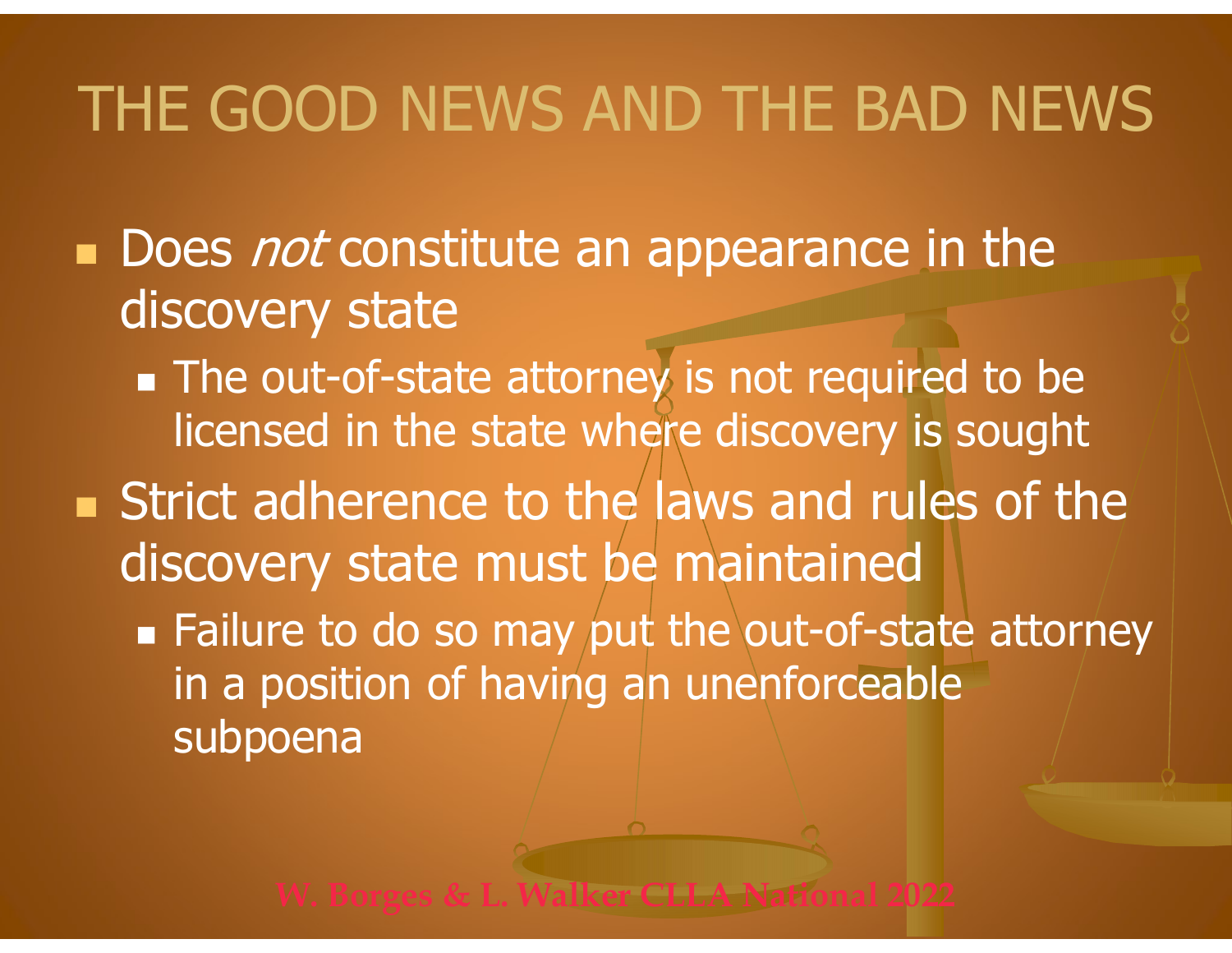# CLERICAL STEPS

- **Discovery state clerk issues an identical** Subpoena for use the discovery state
	- Issue means to sign, stamp, and assign a case or docket number
	- **The discovery state Subpoena must contain or be** accompanied by a document that contains the contact information for all counsel of record, and of any party not represented by counsel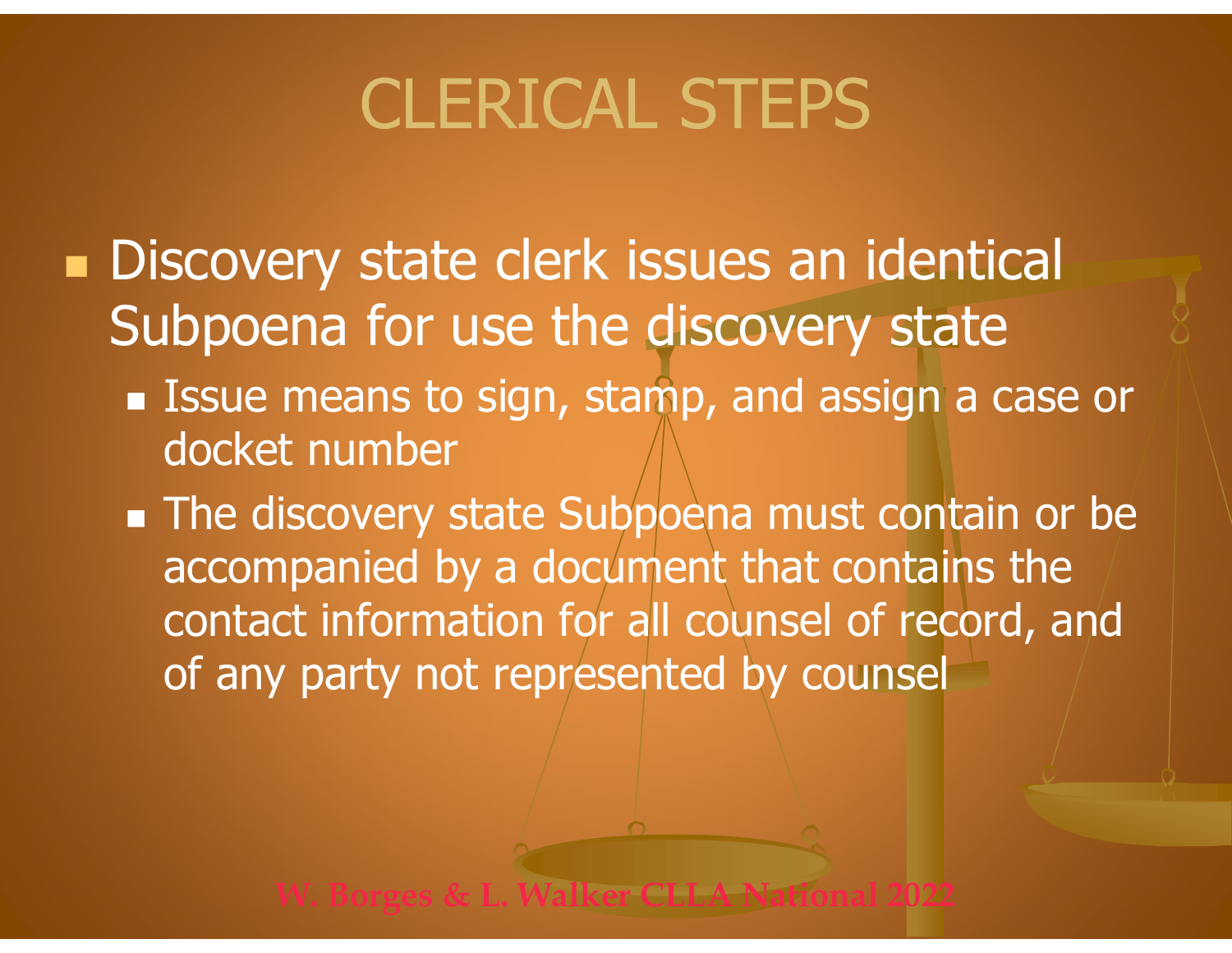## FINAL STEPS

**Discovery state process server (or other** allowed agent) serves the discovery state Subpoena on the deponent per the discovery state law

**The Subpoena served must contain or be** accompanied by a document containing the contact information of all counsel and any unrepresented party

**Discovery must occur in same county from** which the discovery state Subpoena was issued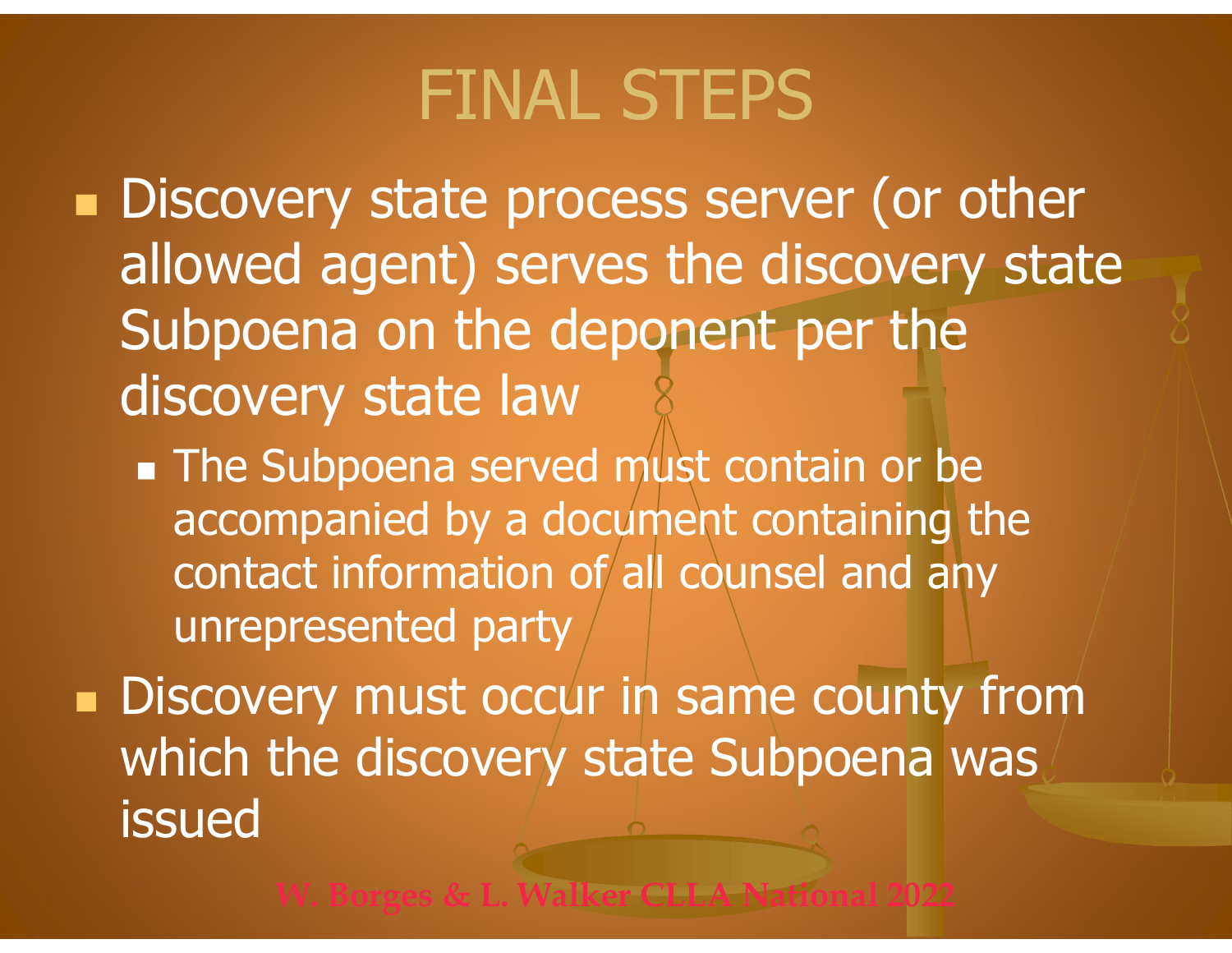## Miscellaneous

Miscellaneous<br>
• UIDDA does not change or repeal any trial<br>
state law that still requires a commission state law that still requires a commission Miscellaneous<br>
UIDDA does not change or repeal any trial<br>
state law that still requires a commission<br>
or letters rogatory to take a deposition in<br>
a foreign jurisdiction a foreign jurisdiction

Does repeal any law in a discovery state that requires a commission or letter on the alternative of repearany control.<br>
State law that still requires a commissio<br>
or letters rogatory to take a deposition<br>
a foreign jurisdiction<br>
Does repeal any law in a discovery state<br>
that requires a commission or discovery can occur in that discovery state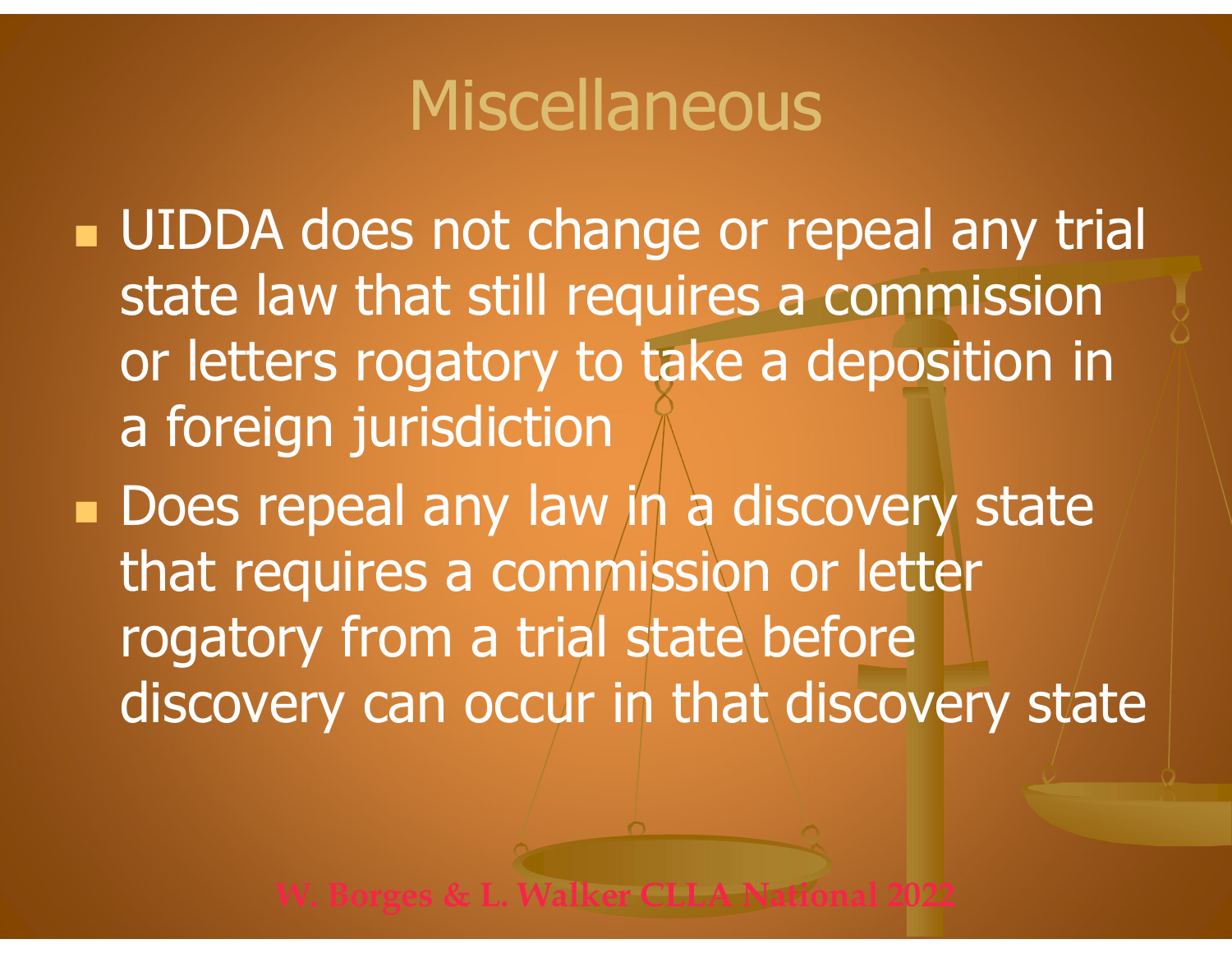# UIDDA Discovery<br>Very permitted under the

**The discovery permitted under the** UIDDA Discovery<br>The discovery permitted under the<br>UIDDA must comply with the discovery state laws

- Discovery state has a significant interest in protecting its residents from unreasonable or unduly burdensome discovery
- Includes substantive, evidentiary, procedural, and conflict of laws

Discovery procedure must be the same as if the case was originally filed in the discovery state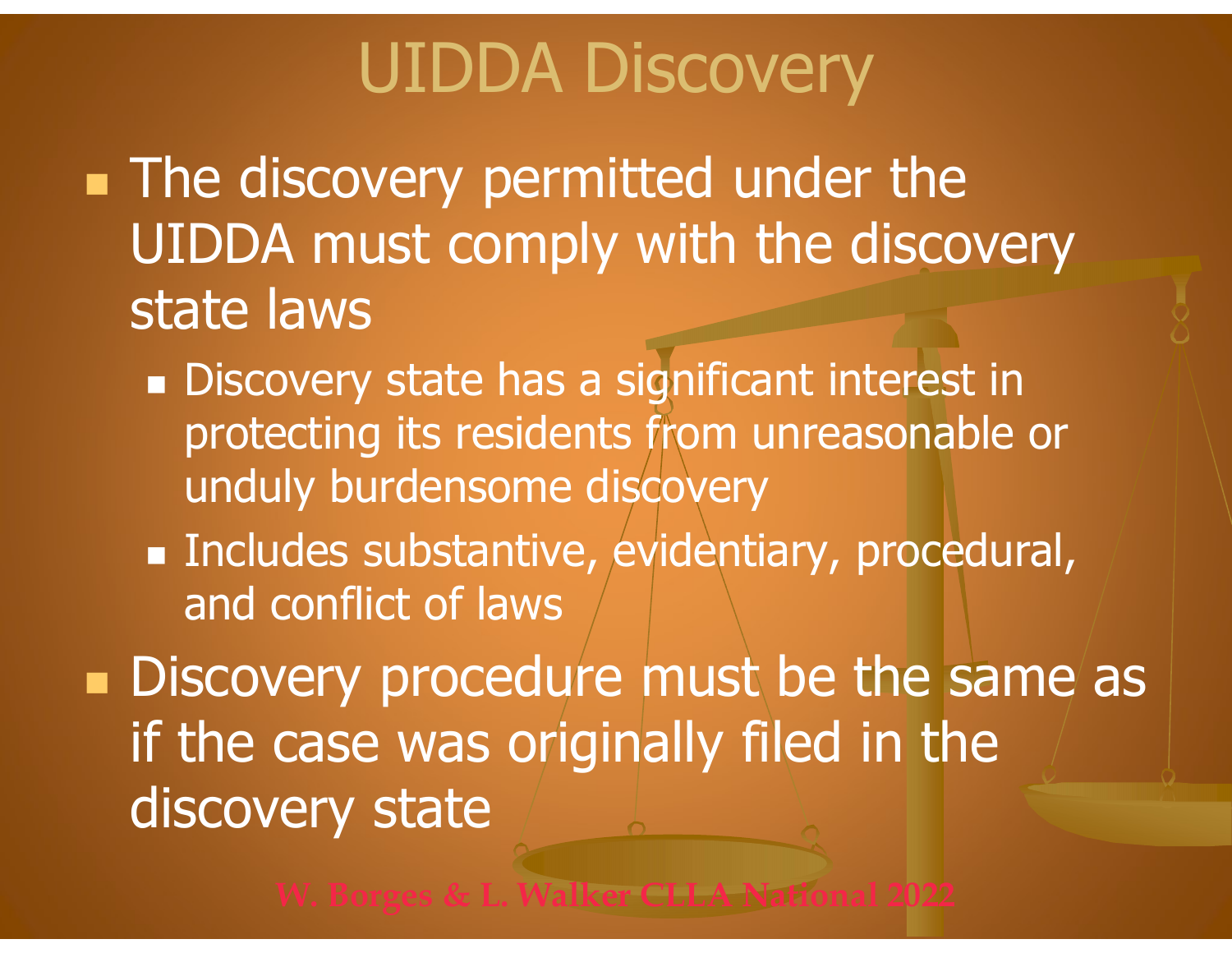# Enforcing UIDDA Subpoenas

- **Motions/applications regarding the deponent** must be brought under the discovery state rules, including motions/applications to:
	- **Enforce Subpoena**
	- **Obtain a protective order**
	- **Quash Subpoena**
	- **Modify Subpoena**
- **Jurisdiction will be the discovery state court**
- **Evidentiary objections will be determined under** the discovery state laws
- **Nill require an attorney to be admitted to** practice in the discovery state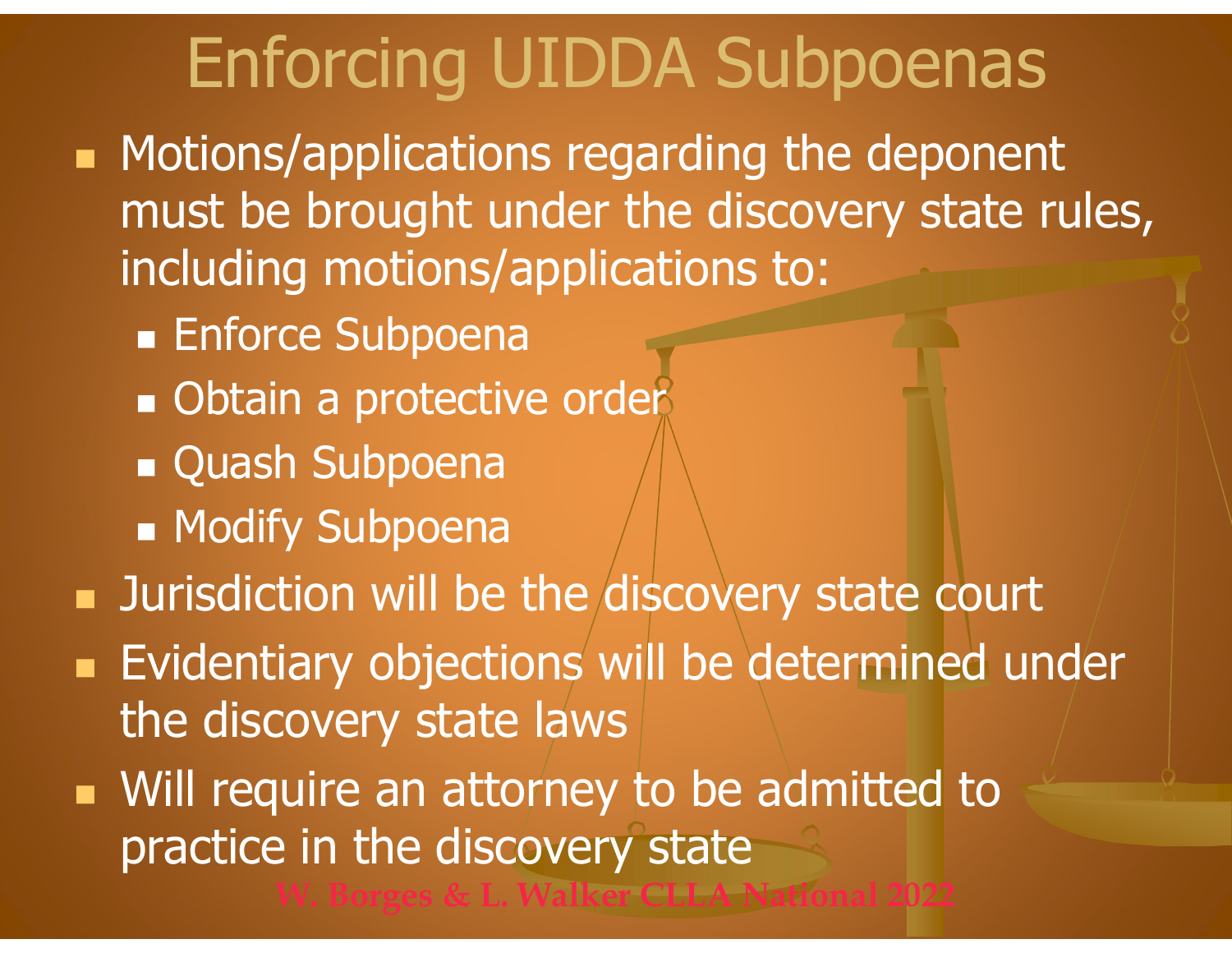### Motions in Trial State

**Discovery motions brought by a party may** be brought in the Trial State ■ Including Motions/Applications for: **Protective orders Evidentiary objections Quash Subpoena Modify Subpoena**